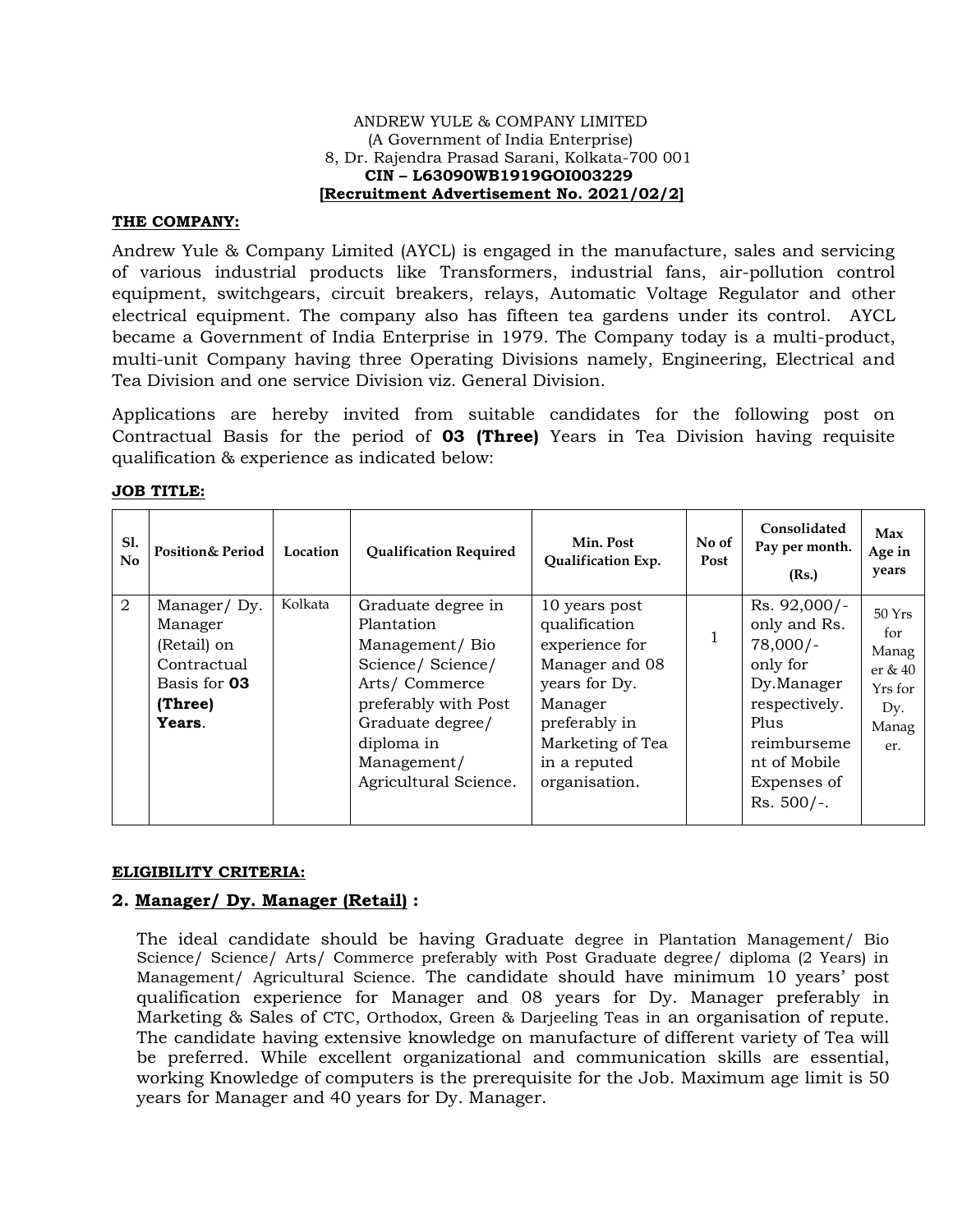| <b>S1. No.</b> | <b>Position</b>      | Vacancy | Consolidated Pay per month                                                                          |
|----------------|----------------------|---------|-----------------------------------------------------------------------------------------------------|
|                | Manager (Retail)     | 01      | $\text{Rs.}$ 91000/-<br>For<br>and<br>Manager<br>reimbursement of Mobile Expenses of Rs.<br>$500/-$ |
|                | Dy. Manager (Retail) |         | Manager Rs. 78000/-<br>For<br>Dv.<br>and<br>reimbursement of Mobile Expenses of Rs.<br>$500/-$      |

Apart from above, the incumbent will neither be entitled to any membership of Provident Fund, Pension Fund or any other approved superannuation fund during the contractual employment for 03 (Three) Years nor will the incumbent be entitled to any other allowances, benefits and reimbursements as are enjoyed by employees in the regular employment of the Company. In case the candidate is required to undertake an official tour for the said assignment, the expenses incurred said tour, will be reimbursed to you at actuals, as per tour and travelling policy of the Company subject to approval of Competent Authority.

# **How to Apply:**

- a. Candidates satisfying the conditions of eligibility criteria shall apply on-line through the Company's website www.andrewyule.com -> career opportunity -> online submission of application-> Advt. No.  $2021/\overline{02}/2$ -> Apply Now. No other mode of submission of application is allowed.
- b. Before applying on-line, a candidate must have a PAN /Aadhaar card, an active email ID and a mobile phone number which must remain valid for at-least a twelve-month period for future communication (including issue of call letters).
- c. The candidate should have scanned copy of Latest passport photograph in JPG/JPEG format (size not exceeding 1 MB) ready for uploading before applying on-line.
- d. Queries, if any, may be addressed to the following e-mail id [pna@andrewyule.com.](mailto:pna@andrewyule.com)
- e. AYCL shall not be responsible, if candidates fill up their details wrongly and consequently their application is rejected.

# **Other Conditions:**

- (i) This is not a regular employment and does not entitle any privilege or benefit of regular employment. It is only a contractual employment on fixed term basis.
- (ii) At no point the claim for regular employment shall be entertained.
- (iii) The tenure of appointment is initially for a period of 03 (Three) years and will be terminated automatically after expiry of 03 (Three) Years. However, the period of contractual engagement can be reduced/ terminated at any time due to unsatisfactory performance of the individual.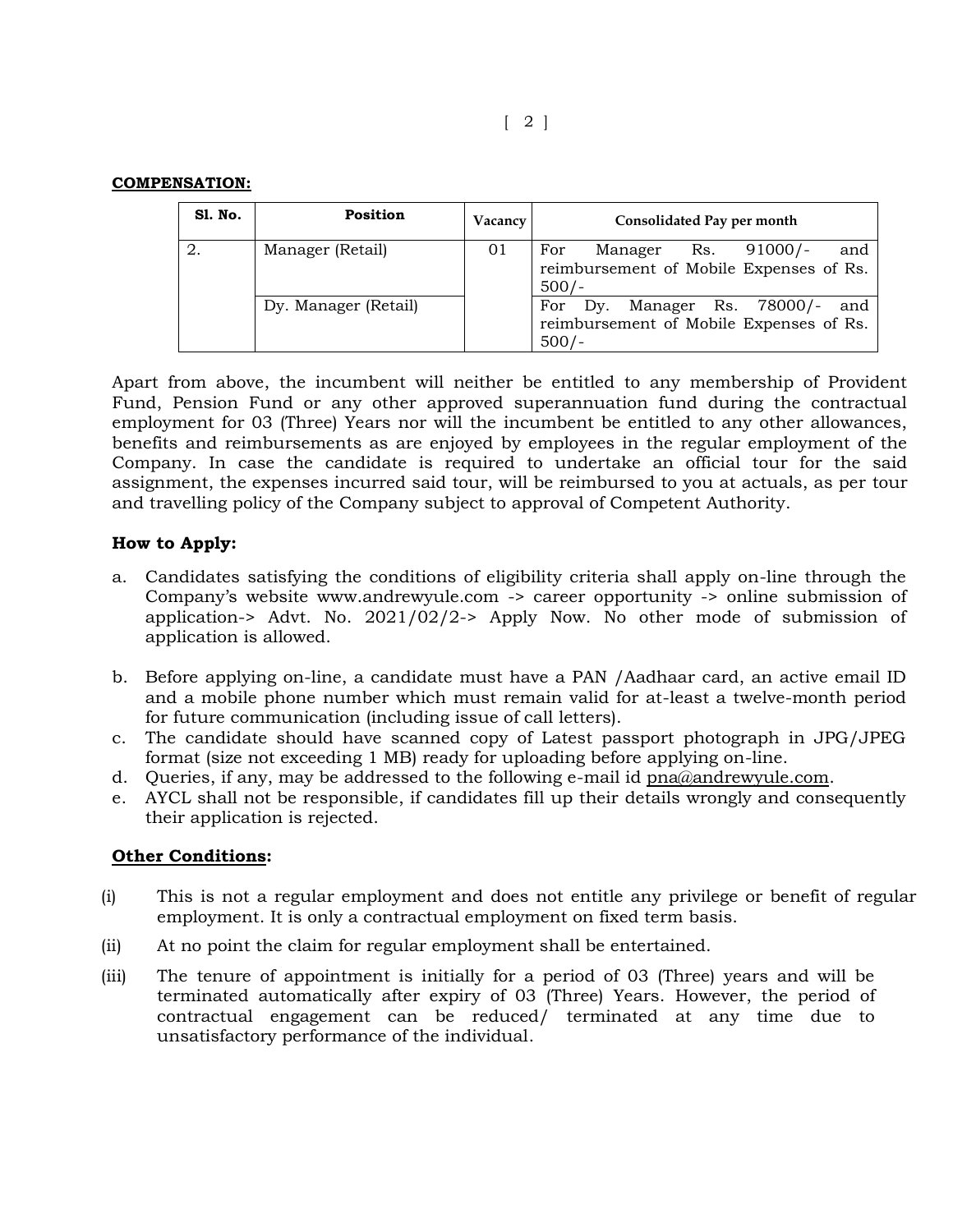- (iv) The contract may be renewed at the discretion of the Management based on satisfactory performance of the candidate and subsequent requirement of the Company.
- (v) Monthly consolidated remuneration only will be paid during the period of the contract. TDS will be deducted as applicable.
- (vi) The date of determining the upper age limit, qualification and experience shall be the date of publishing of advertisement.
- (vii) Reservation for SC/ST/OBC/minority/differently-abled persons/EWS applies as per guidelines of the Union Government.
- (viii) Candidate will not be provided TA/DA for attending the interview.
- (ix) The Company reserves the right to shortlist the candidate based on parameters decided by the Company and no clarification in this regard will be entertained at any stage.
- (x) The Company reserves the right to cancel the entire recruitment process at any time without assigning any reason whatsoever.
- (xi) No correspondence will be entertained with the candidates not selected for interview.
- (xii) Misrepresentation or falsification of facts detected at any stage of the selection process or instances of misconduct/misbehaviour at any stage during selection shall result in cancellation of candidature without any notice and no correspondence in this regard shall be entertained.
- (xiii) The candidates meeting the eligibility criteria need only apply. The candidates will be required to produce the original documents in support of qualification, experience and age at the time of interview. Mere submission of application or fulfilling the eligibility criteria does not confer any right on the individual for selection or short listing for the purpose of interview.
- (xiv) The candidates working with Govt. Departments, statutory corporations, Public Sector Enterprises should apply strictly through proper channel and must enclose a No Objection Certificate while sending the Application. The No Objection Certificate may also be produced before the interview, if not enclosed with the Application. Candidates unable to produce no objection certificate at the time of interview will not be allowed to appear in the interview.
- (xv) Applications that are incomplete, not in prescribed format, not legible, shall be summarily rejected without assigning any reason and no correspondence in this regard shall be entertained.
- (xvi) Company takes no responsibility to collect any certificate/ documents sent separately.
- (xvii) Candidates are advised to carefully read the full advertisement for details of eligibility criteria before submission of application. Multiple applications from the same person against a post are not permitted and such applications are liable to be rejected.